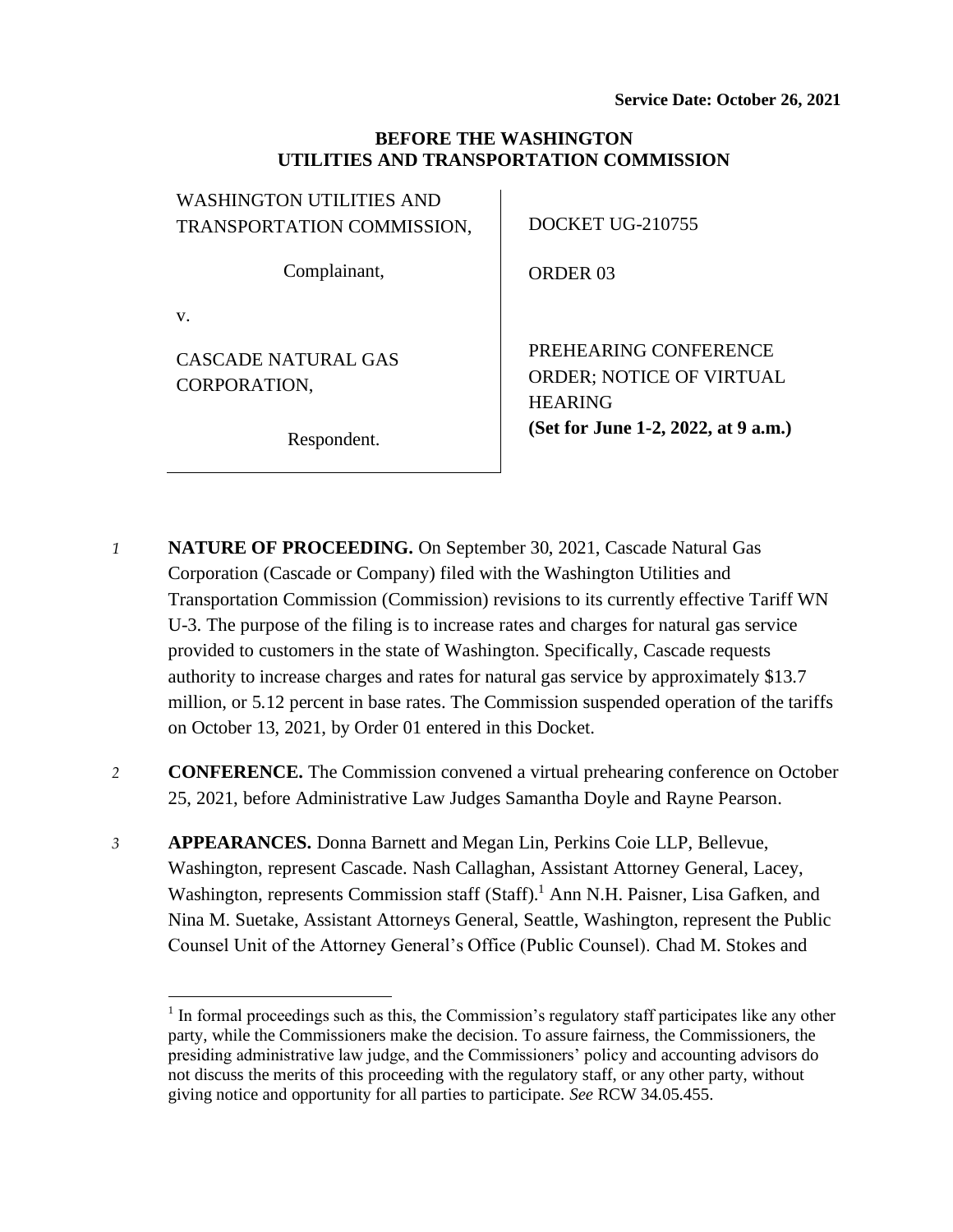### **DOCKET UG-210755 PAGE 2 ORDER 03**

Tommy Brooks, Cable Huston LLP, Portland, Oregon, represent the Alliance of Western Energy Consumers (AWEC). Yochanan Zakai, Shute, Mihaly & Weinberger LLP, represents The Energy Project. Contact information for the representatives of each party is attached as Appendix A to this Order.

- *4* **PETITIONS FOR INTERVENTION.** AWEC and The Energy Project timely filed petitions to intervene.
- *5* Absent objections to the petitions to intervene, the Commission finds that these petitioners have established a substantial interest in this proceeding and that their participation will be in the public interest. Accordingly, the Commission grants those petitions.
- *6* **PROTECTIVE ORDER.** The Commission entered Order 02, Protective Order, in this Docket on October 13, 2021.
- *7* **DISCOVERY.** Order 01 provides that discovery will be conducted under the Commission's discovery rules, WAC 480-07-400 – 425. The Commission urges the parties to work cooperatively together to avoid having to bring discovery matters forward for formal resolution.
- *8* The Commission believes it will aid discovery in this case if all responses to data requests are shared with all parties. No party objects to the Commission making the exchange of data requests and responses with all parties a requirement for discovery in this case. Accordingly, the Commission requires the parties to share every data request and data request response with all parties, subject to any confidentiality limitations contained in Commission rule or the protective order issued in this docket.
- *9* At the prehearing conference, Staff proposed further requirements for parties issuing data requests. Staff proposed requiring that the requesting party (1) include a list in the email serving the data request that identifies each data request by number and the subject or issue of each data request being issued and (2) group the data requests by subject or issue in the cover letter serving the data request. No party objected to these proposed requirements. The Commission therefore adopts Staff's recommendations on this issue for the purposes of this case.
- *10* **PROCEDURAL SCHEDULE.** The non-Company parties presented an agreed procedural schedule at the prehearing conference, and Cascade presented three alternative schedules. The Commission adopts Staff's proposed procedural schedule with several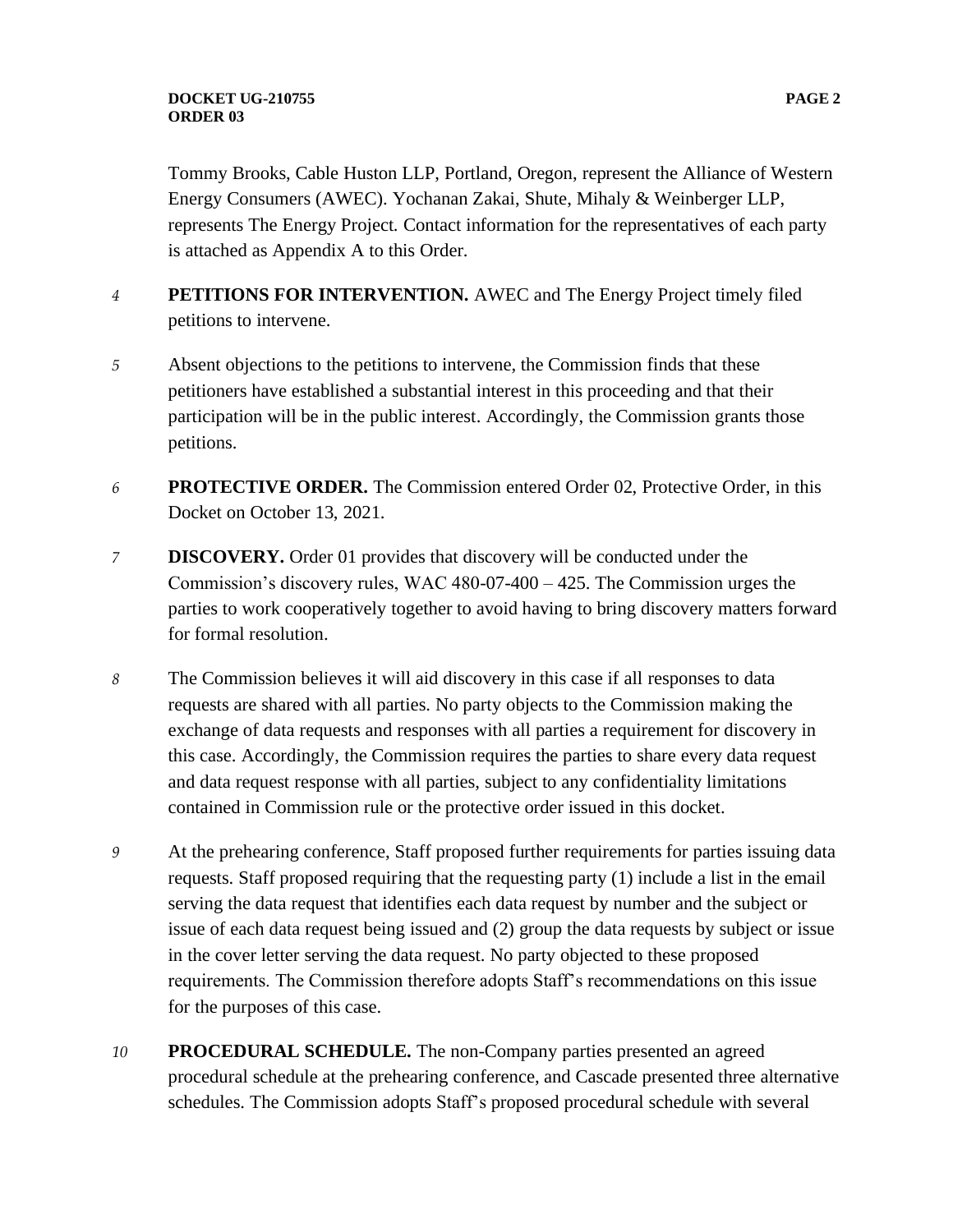modifications. The procedural schedule is attached to this Order as Appendix B. The parties may modify the date of the settlement conferences by providing written notice to the Commission.

- *11* **ERRATA SHEETS.** Under WAC 480-07-460(1)(b), the prehearing conference order may establish a deadline for filing errata sheets. No party objects to setting an errata filing deadline for one week prior to the evidentiary hearing, or May 25, 2022, as reflected in Appendix B.
- *12* **DOCUMENT FILING AND SERVICE REQUIREMENTS.** Parties must file and serve all pleadings, motions, briefs, and other pre-filed materials in compliance with all the following requirements:
	- (a) Parties must submit electronic copies of all documents by 5 p.m. on the filing deadline established in the procedural schedule (or other deadline as applicable) unless the Commission orders otherwise. Parties must comply with WAC 480-07-140(6) in formatting, organizing, and identifying electronic files.
	- (b) The Commission accepts only electronic versions of documents for formal filing. Parties must submit documents electronically through the Commission's web portal [\(www.utc.wa.gov/e-filing\)](http://www.utc.wa.gov/e-filing). If a party is unable to use the web portal to submit documents for filing, the Commission will accept a submission via email to [records@utc.wa.gov,](mailto:records@utc.wa.gov) provided that the email: (1) explains the reason the documents are not being submitted via the web portal, and (2) complies with the requirements in WAC 480-07-140(5)(b).
	- (c) Due to the COVID-19 pandemic, the Commission is suspending requirements for paper filings in this case.
	- (d) Documents filed with the Commission must conform to the formatting and other requirements in WAC 480-07-395 and WAC 480-07-460 and must comply with the requirements in WAC 480-07-160 and the Protective Order in this docket for documents that include information designated as confidential.
	- (e) Parties must electronically serve the other parties and provide courtesy electronic copies of filings to the presiding administrative law judges [\(samantha.doyle@utc.wa.gov](mailto:samantha.doyle@utc.wa.gov) and [rayne.pearson@utc.wa.gov\)](mailto:rayne.pearson@utc.wa.gov) by 5 p.m. on the filing deadline unless the Commission orders otherwise. If parties are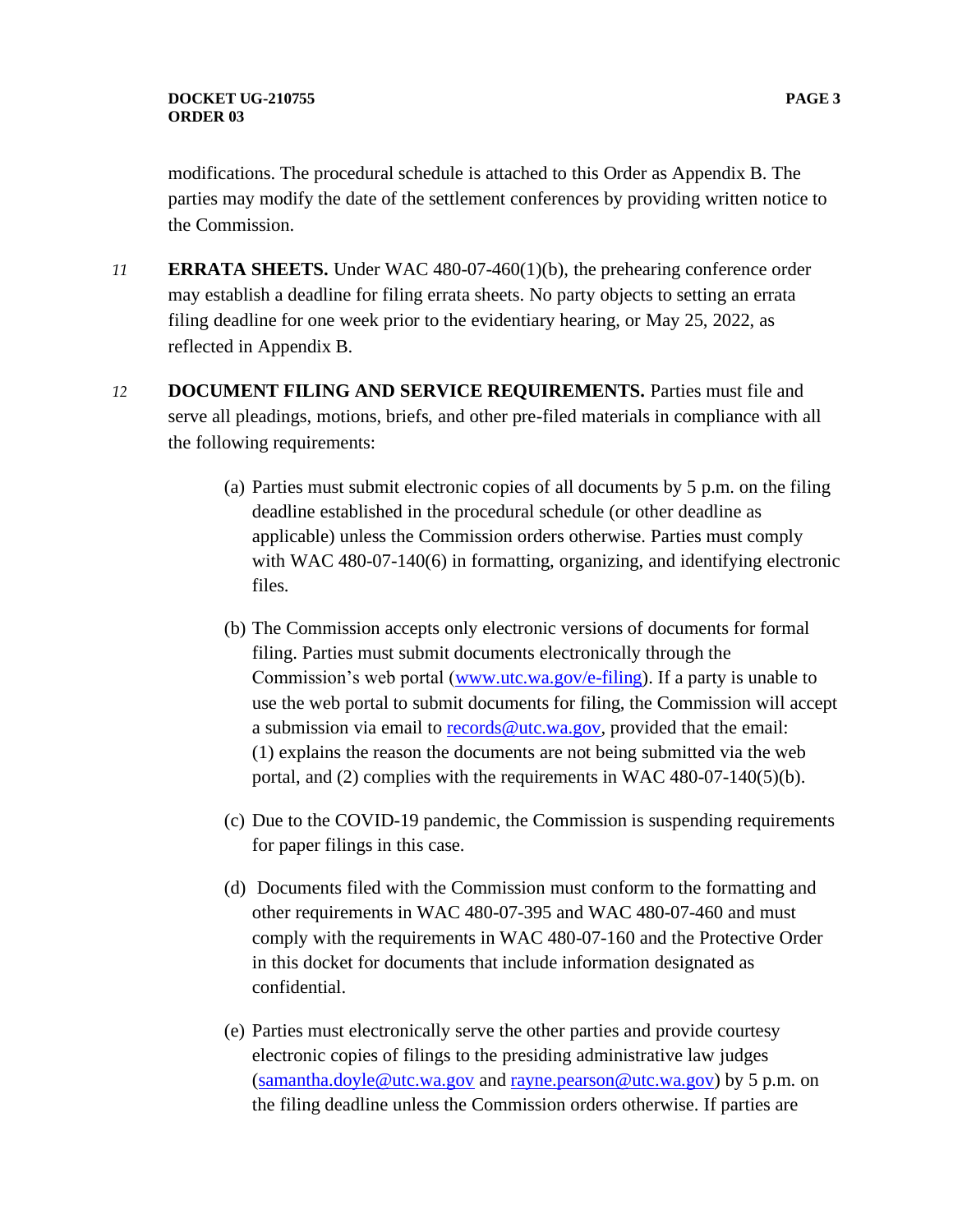unable to email copies, they may furnish electronic copies by delivering them on a flash drive only.

- *13* **EXHIBITS FOR CROSS-EXAMINATION.** Parties are required to file with the Commission and serve all proposed cross-examination exhibits by **5 p.m.** on **Wednesday, May 25, 2022.** The Commission requires electronic copies in searchable PDF (Adobe Acrobat or comparable software). If any of the exhibits contain information designated as confidential, parties must file an electronic copy of the redacted version in searchable PDF (Adobe Acrobat or comparable software) of each such exhibit. The exhibits must be grouped according to the witness the party intends to cross examine with the exhibits.
- *14* **EXHIBIT LISTS**. With each submission of pre-filed testimony and exhibits, the party making the submission must include a preliminary exhibit list that identifies each submitted exhibit in the format the Commission uses for exhibit lists it prepares for evidentiary hearings. The Company will prepare its preliminary exhibit list and circulate it to the parties. Each party must file and serve a final list of all exhibits the party intends to introduce into the evidentiary record, including all pre-filed testimony and exhibits, as well as cross-examination exhibits by **5 p.m., Wednesday, May 25, 2022**.
- *15* **CROSS-EXAMINATION TIME ESTIMATES**. Each party must provide a list of witnesses the party intends to cross-examine at the evidentiary hearing and an estimate of the time that party anticipates the cross-examination of that witness will take. Parties should not file witness lists or cross-examination time estimates but must provide them to the administrative law judges [\(samantha.doyle@utc.wa.gov](mailto:samantha.doyle@utc.wa.gov) and [rayne.pearson@utc.wa.gov\)](mailto:rayne.pearson@utc.wa.gov) and the other parties by **5 p.m., Wednesday, May 25, 2022**.
- *16* **PUBLIC COMMENT HEARING**. The Commission will hold a virtual public comment hearing in this docket prior to the hearing on the final disposition of this case. Cascade customers will receive notice of the date, time, and Zoom link for the public comment hearing, as well as other information required by WAC 480-90-197, at least 30 days prior to the date of the public comment hearing.
- *17* **NOTICE OF EVIDENTIARY HEARING**. The Commission will hold a virtual evidentiary hearing in this docket on **Wednesday, June 1, 2022, at 9 a.m.**, **continuing if needed on Thursday, June 2, 2022.** To participate in the hearing via Zoom, please use the following link: [Click here to join the meeting.](https://utc-wa-gov.zoom.us/j/91741509810?pwd=ZWlWczRmaVEzYnp6L3hheVBRaGUwZz09) To participate via telephone, please call (253) 215-8782 and enter the conference ID: 917 4150 9810.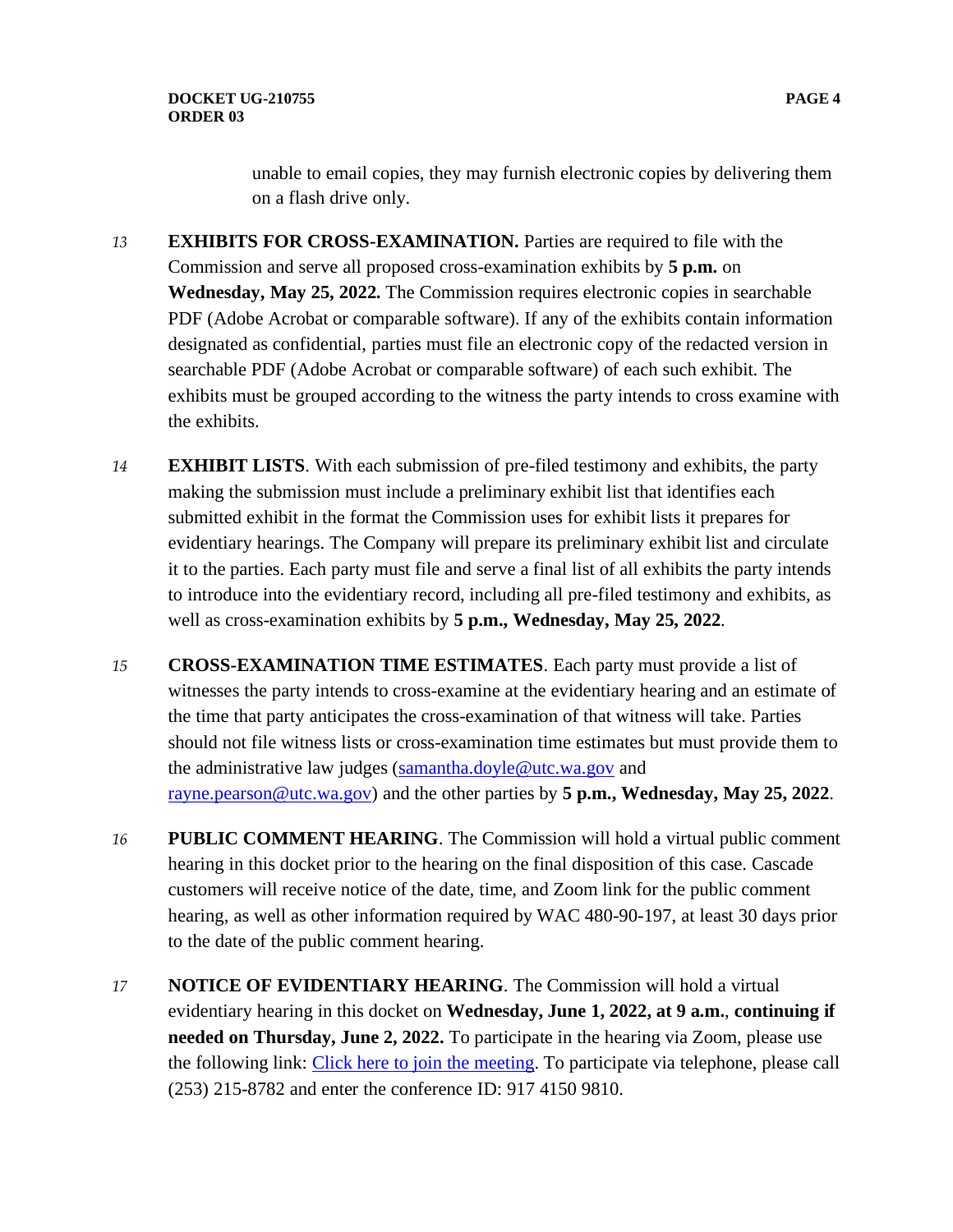- *18* **ALTERNATE DISPUTE RESOLUTION**. The Commission supports the informal settlement of matters before it. Parties are encouraged to consider means of resolving disputes informally. The Commission has limited ability to provide dispute resolution services. If you wish to explore those services, please contact Rayne Pearson, Director, Administrative Law Division, at (360) 664-1136 or [rayne.pearson@utc.wa.gov.](mailto:rayne.pearson@utc.wa.gov)
- *19* **NOTICE TO PARTIES: A party who objects to any portion of this Order must file a written objection within ten (10) calendar days after the service date of this Order, pursuant to WAC 480-07-430 and WAC 480-07-810. The service date appears on the first page of this Order, in the upper right-hand corner. Absent such objection, this Order will control further proceedings in this docket, subject to Commission review.**

Dated at Olympia, Washington, and effective October 26, 2022.

WASHINGTON UTILITIES AND TRANSPORTATION COMMISSION

/s/ *Samantha Doyle* SAMANTHA DOYLE Administrative Law Judge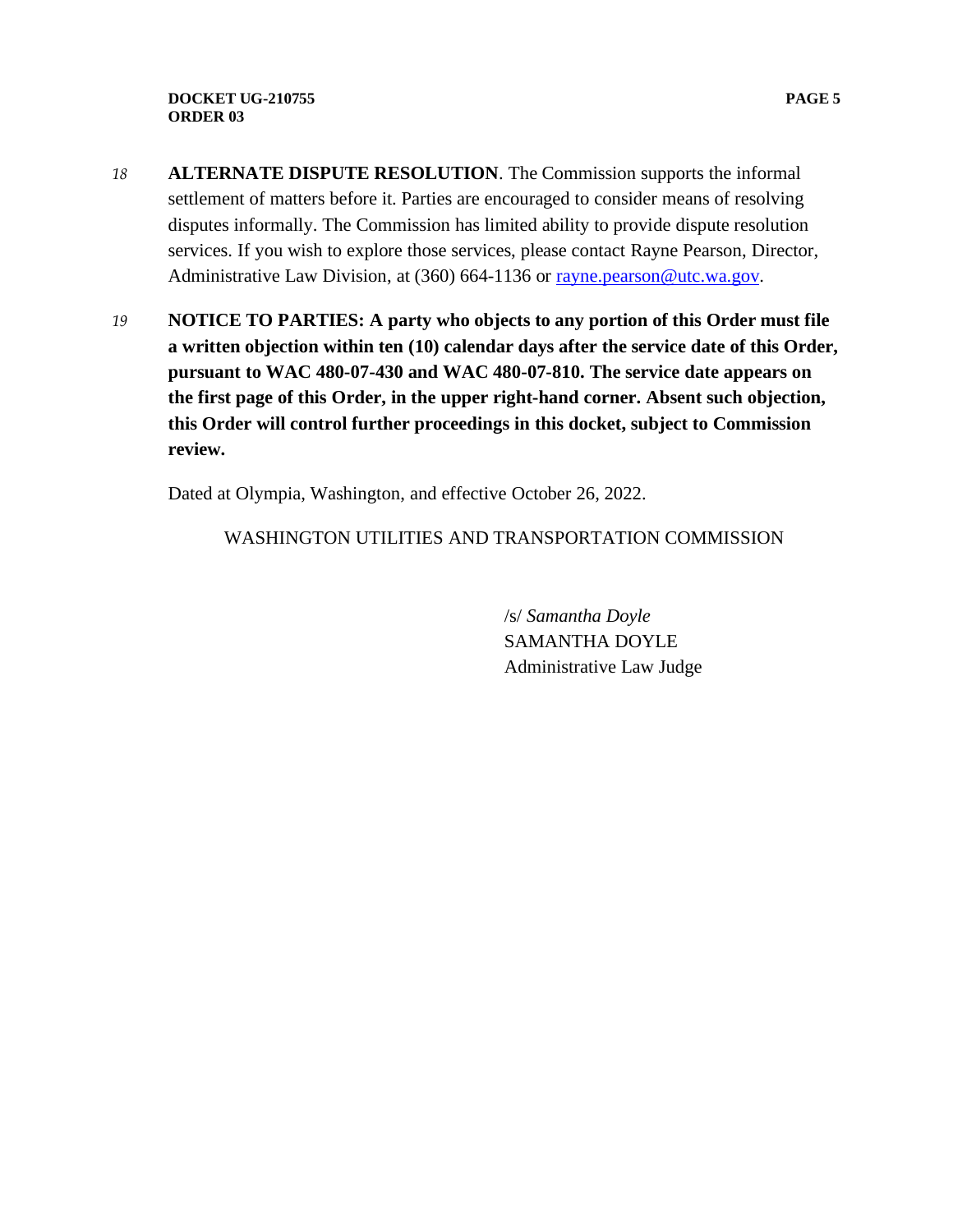### **DOCKET UG-210755 PAGE 6 ORDER 03**

| <b>PARTY</b>                  | <b>REPRESENTATIVE</b>                                                                                                                                                                                                       | <b>PHONE</b>       | <b>E-MAIL</b>                                                                |
|-------------------------------|-----------------------------------------------------------------------------------------------------------------------------------------------------------------------------------------------------------------------------|--------------------|------------------------------------------------------------------------------|
| Cascade<br><b>Natural Gas</b> | Donna Barnett<br>Megan Lin<br>Perkins Coie LLP<br>10885 NE 4 <sup>th</sup> Street, Suite 700<br>Bellevue, WA 98004<br>Lori Blattner                                                                                         | $(425) 635 - 1419$ | DBarnett@perkinscoie.com<br>MLin@perkinscoie.com<br>Lori.Blattner@intgas.com |
|                               | <b>Director Regulatory Affairs</b><br><b>Cascade Natural Gas Corporation</b><br>8113 W. Grandridge Blvd.<br>Kennewick, WA 99336-7166                                                                                        |                    |                                                                              |
| Commission<br><b>Staff</b>    | Nash Callaghan<br><b>Assistant Attorney General</b><br>Office of the Attorney General<br>Utilities and Transportation Division<br>621 Woodland Square Loop SE<br>P.O. Box 40128<br>Olympia, WA 98504                        | $(360) 664 - 1187$ | nash.callaghan@utc.wa.gov                                                    |
|                               | <b>Betsy DeMarco</b><br><b>Jason Ball</b><br>Joanna Huang                                                                                                                                                                   |                    | Betsy.demarco@atg.wa.gov<br>Jason.ball@utc.wa.gov<br>Joanna.huang@utc.wa.gov |
| Public<br>Counsel             | Ann N.H. Paisner, Lisa Gafken, and<br>Nina M. Suetake<br><b>Assistant Attorneys General</b><br>Washington Attorney General's Office<br><b>Public Counsel Unit</b><br>800 Fifth Avenue, Suite 2000<br>Seattle, WA 98104-3188 | $(206)$ 464-6595   | Lisa.Gafken@atg.wa.gov<br>Ann.Paisner@atg.wa.gov<br>Nina.Suetake@atg.wa.gov  |
|                               | Shay Bauman<br>Thomas Johnson                                                                                                                                                                                               |                    | Shay.Bauman@atg.wa.gov<br>Thomas.Johnson@atg.wa.gov                          |
|                               | Chanda Mak                                                                                                                                                                                                                  |                    | chandam@atg.wa.gov                                                           |
|                               | Brice C. Hartman<br><b>Public Counsel E-Filing</b>                                                                                                                                                                          |                    | Brice.Hartman@athg.wa.gov<br>PCCSeaEF@atg.wa.gov                             |

# **APPENDIX A - PARTIES' REPRESENTATIVES DOCKET UG-210755**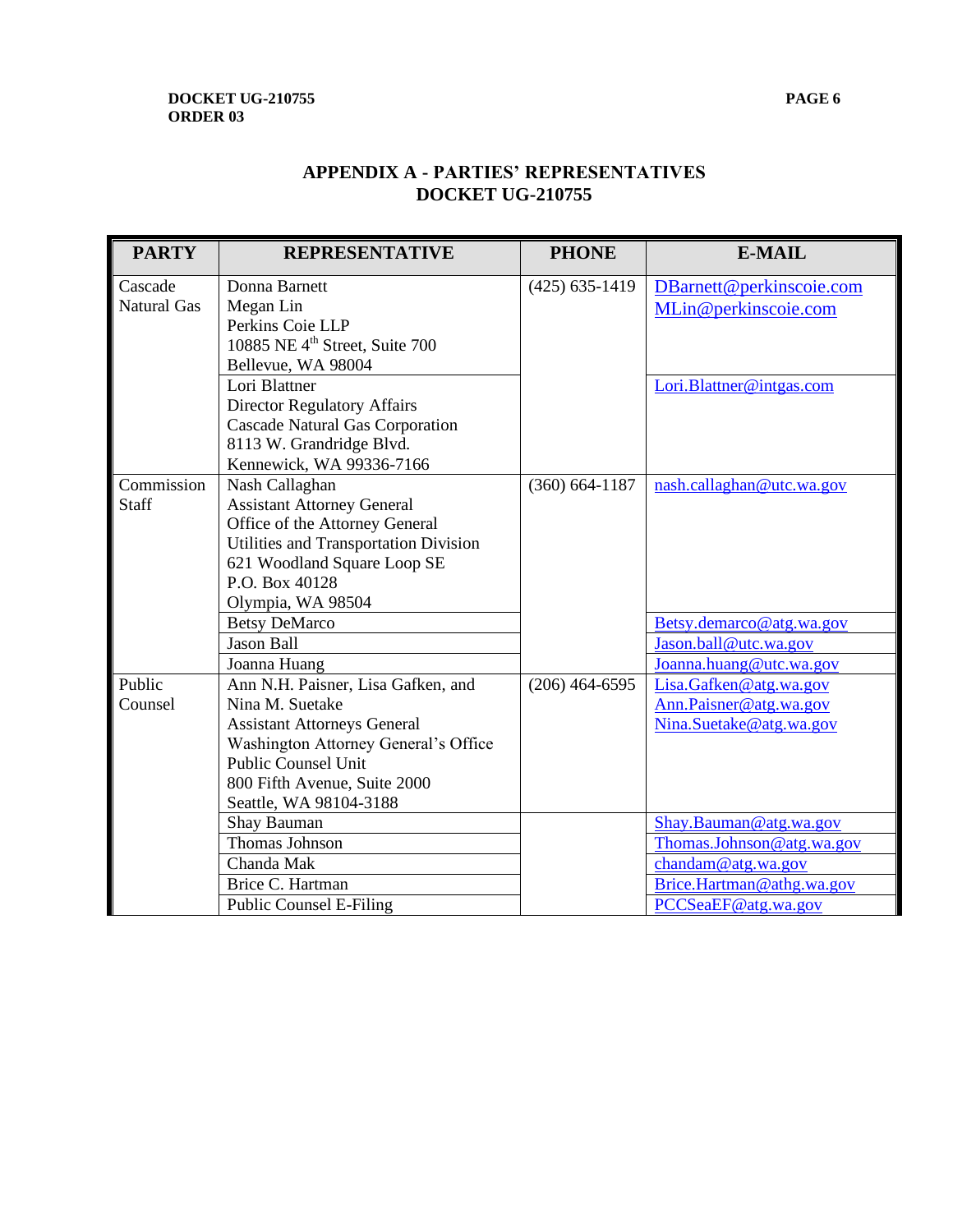#### **DOCKET UG-210755 PAGE 7 ORDER 03**

| <b>PARTY</b> | <b>REPRESENTATIVE</b>            | <b>PHONE</b>       | E-MAIL                  |
|--------------|----------------------------------|--------------------|-------------------------|
|              |                                  |                    |                         |
| <b>AWEC</b>  | Chad M. Stokes                   | $(503)$ 224-3092   | cstokes@cablehuston.com |
|              | Tommy A. Brooks                  |                    | tbrooks@cablehuston.com |
|              | Cable Huston LLP                 |                    |                         |
|              | 1001 SW Fifth Avenue, Suite 2000 |                    |                         |
|              | Portland, OR 97204-1136          |                    |                         |
|              | Edward A. Finklea                |                    | efinklea@awec.solutions |
|              | Director of Natural Gas          |                    |                         |
|              | AWEC                             |                    |                         |
|              | 545 Grandview Drive              |                    |                         |
|              | Ashland, OR 97520                |                    |                         |
| The Energy   | Yochanan Zakai                   | $(415) 552 - 7272$ | yzakai@smwlaw.com       |
| Project      | Shute, Mihaly & Weinberger LLP   |                    |                         |
|              | 396 Hayes Street                 |                    |                         |
|              | San Francisco, CA 94102          |                    |                         |
|              | <b>Shawn Collins</b>             |                    | shawnc@oppco.org        |
|              | The Energy Project               |                    |                         |
|              | 3406 Redwood Avenue              |                    |                         |
|              | Bellingham, WA 98225             |                    |                         |